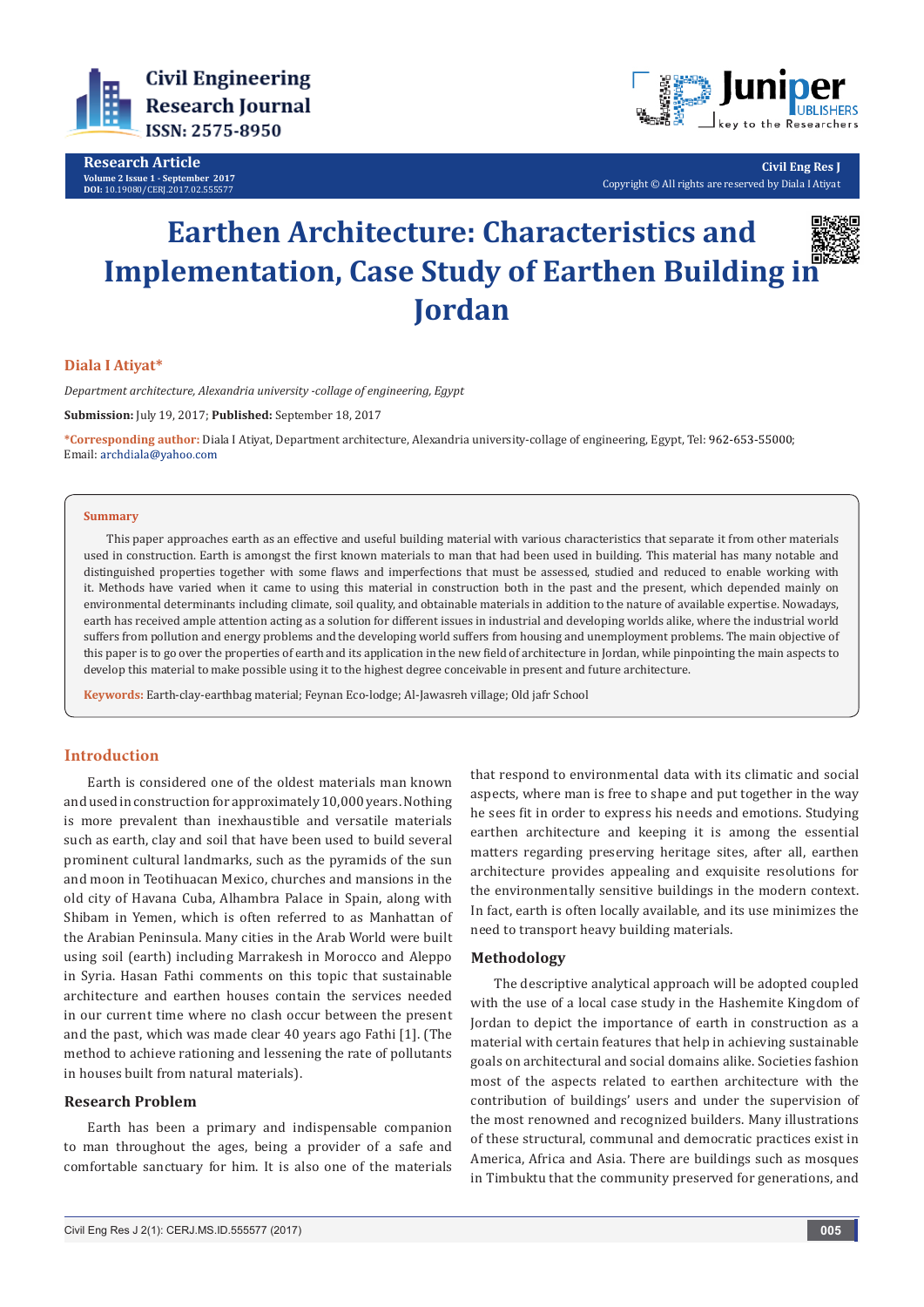in Haiti, groups of families build each other's houses, which are proven to adapt particularly to earthquake conditions.

# **Earth as a building material**

Earth has been the most common and obtainable material to the primitive man, this material has intrigued man and caught his attention, it was the first raw material ever used in building houses. Certainly, earth-soil is the natural environment and medium that embraced the human. Earth- soil has provided for human being all that is needed whether it was food or shelter, it offered the primitive man power, trust and comfort during difficult times when he resorted for its caves and holes. The human bonded and interacted with earth throughout history, and hence, the idea of using earth as a building material was originated. This material that is considered close to man is easily shaped to meet all of his life needs, shelter being the first need Kottayam [2].

## **Earthen architecture**

As a result of studying and examining the history of human urbanism over different eras, it can be established that earthen architecture has been the most prevalent type of architecture through history and in different continents, thus, it is the type of architecture that dominate the entire world. Its initial characteristics, nevertheless, emerged and evolved in oriental civilizations according to all scientific data including archaeological excavations, accounts and historical observations in addition to anthropology. And it remains the most common type of sustainable architecture, the least expensive and the most convenient to create in the world. Consequently, it definitely became the most prevailing humanitarian architectural heritage. According to the statistics of the United Nation, one-third of the world's population still live in houses built from earth, or earthsoil comprises a basic element in the building material Kassel[3].

Earthen architecture presents itself vigorously as one of the main solutions for housing problem together with sustainable development in our modern world, and as one of the primary practical aspects that link architectural heritage with modern life. Earthen architecture has become one of the best approaches to unravel the housing dilemma, mitigate the problems associated with the manufacturing of building materials and reducing the environmental pollution Jerome et al. [4]. Relying on soil as a primary building material, and accordingly, choosing the field of earthen architecture as a part of the promising solutions to overcome the issues of rural housing in the outskirts of small towns, is a necessary choice for the following reasons: Azab [5]

i. The history of earthen architecture that dates back to old times and its ability to keep up with the different stages of human societies are but a proof of its capability to engage in the various economic and social activities of humans throughout different eras.

ii. Earthen architecture is an organic architecture that shares a strong bond with the environment, it responds to the

enforced climatic conditions and it achieves a considerable amount of comfort and satisfaction since it provides high heat insulation which increases the frugality of cost, usage and saving energy for cooling and heating.

iii. Earthen architecture is environmentally clean, it does not cause pollution associated with construction, since using earth as a building material does not require the use of polluting energy. Also, the disposal of the products of old earth used in construction does not pollute agricultural fields, these products can be recycled into soils that are suitable for agriculture or they can be reused as a building material Satprem Satprem Maïni [6].

iv. Earthen architecture provides the needs of most social classes, it is a housing architecture in both cities and rural areas, it is suitable for modest housings as well as mansions in addition to public facilities such as mosques, schools and warehouses.

v. The ease of using earth and the fact that it is not associated with special techniques encourages public participation in the building process, which contributes in providing convenient job opportunities for the local community.

vi. Using earth as a building material is economic compared to other building materials, its cost suit the individual income in limited income communities, it reduces the severity of importing the remaining building materials and it contributes in lowering their costs.

vii. The tendency to build using local clay materials is one of the most important aspects of sustainable development in many countries across the world including India, Australia and many others.

**Advantages of using earth in buildings in local architecture in jordan and the arab world; characteristics of earth buildings: Kottayam [2]**

a) Preserving trees and the environment since there is no need for either wood or coal to make bricks.

b) Supporting the local economy by providing job opportunities for residents and using traditional materials.

c) Providing complete insulation for heat and cooling which preserves energy.

d) Offering convenient and inexpensive housing with the possibility of using earth in building luxurious houses.

e) It possesses properties that are compatible with modern technologies (preserves heat and cooling during summer).

f) It is easy to build using earth.

g) The different ways that can be employed to use earth in buildings.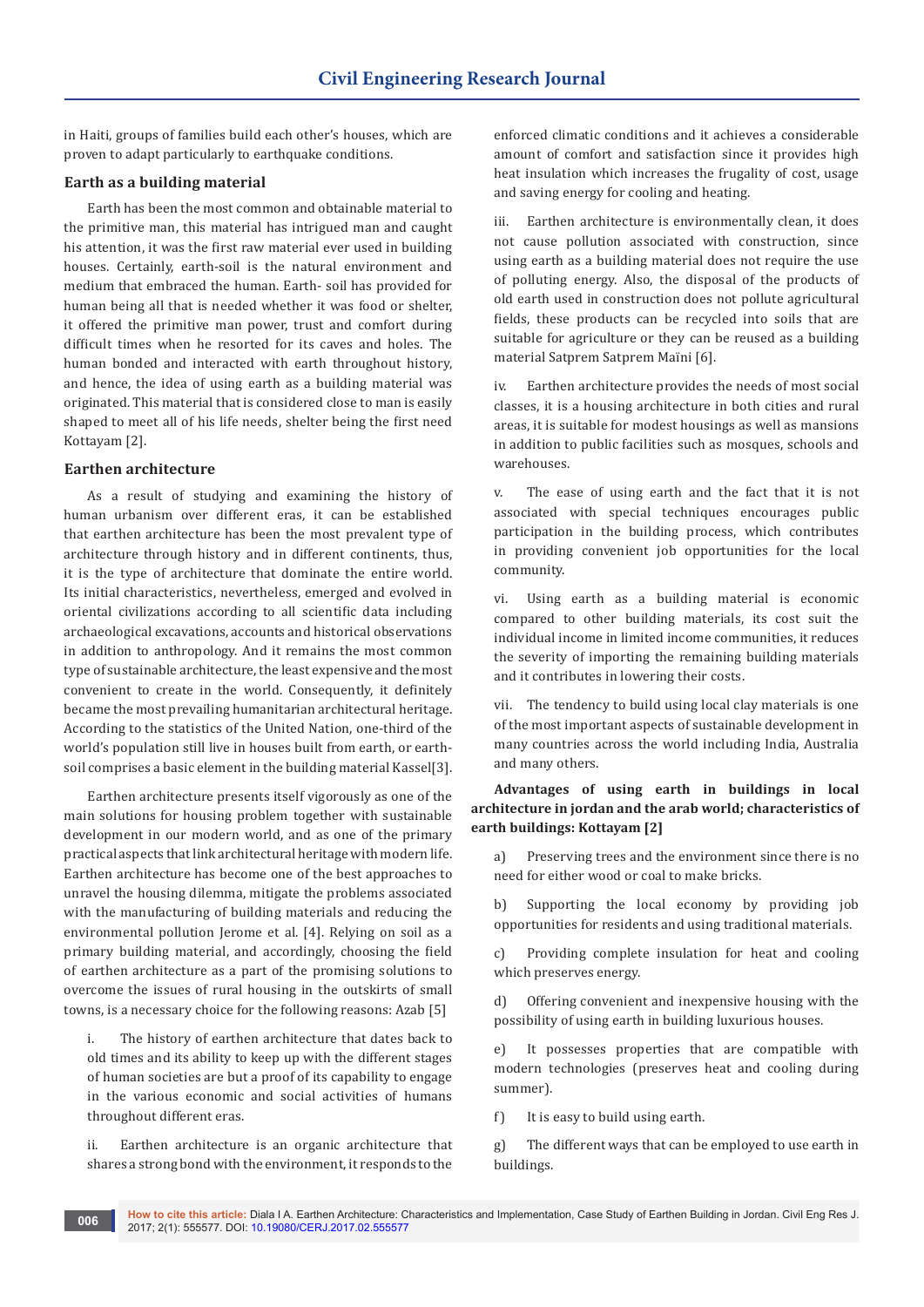h) Saving costs in transportation and the ease of the process.

i) Limiting the unemployment of inexperienced workers.

## **Disadvantages of using earth in buildings:**

- I. Earth has low resistance to water effect.
- II. Volumetric change of earth products.

III. The surfaces' tendency to erosion due to different environmental elements (such as wind and rain), which contributes in weakening the solidity of this material, and the weakness of the attachment between earth and other materials such as wood, where this weakness can cause problems when implementing openings ( windows and doors).

IV. Earth is a home for rodents and insects.

# **Methods of using earth in buildings: Emery [7]**

There are a variety of methods where earth can be used in all elements of the building:

- a) Complete excavation of the building in the soil.
- b) Earth walls.
- c) Custom molds as in the case of soil compaction method.
- d) Different kinds of bricks (earthbrick).
- 3.6. Most prominent methods of building using earth:
- i. A course of earth bricks
- ii. Compressed soil such as Marrakesh, Morocco.

iii. Using modern machines in manufacturing brick in commercial quantities.

#### **Table 1:** Gradation (sieve analysis) of earth Emery [7].

| Soil type           | <b>Measurement</b> (mm) |  |  |
|---------------------|-------------------------|--|--|
| Aggregate (pepples) | Feb-60                  |  |  |
| Sand                | $0.2 - 0.06$            |  |  |
| Silt                | $0.02 - 0.002$          |  |  |
| Earth               | Less than 0.002         |  |  |

Earth is found freely in nature, it is usually found in lowlying and agricultural areas or at the sides of valleys and in water dam reservoirs. The best types of soil to be used in construction contain 25-30% earth and silt and 70-75% sand and gravel, and in any case the total of earth and silt should not exceed 40%. The earth mixture must be prepared carefully to ensure getting good quality brick or mortar, and the gradation of the mixture ought to be integrated and continuous. According to the British Standards soil is categorized depending on gradation (sieve analysis) based on the following Table 1.

# **Soil type can be determined through several quick field tests, these tests help in deciding whether the soil is suitable for construction purposes. Among these tests: Berge [8]**

a. Wash test: the hands are washed with wet soil, if the soil was sandy the hands will become clean, if the soil was silty it will appear as powder, and in case it was earthdy it will give a soapy feeling and its remains cannot be easily washed.

b. Determining density through precipitation: a graduated beaker is filled with soil and water with a ratio: 25% soil and 75% water. Shake the beaker well and let it precipitate, after an hour shake it again, in 45 minutes you'll find that the precipitated soil is arranged from bottom to top in the following order: aggregate, sand, silt, clay. The approximate ratios of volume of the components can then be calculated. Jaquin [9]

c. Deflation (Alcock Test): a mold is made with dimensions 4\*4\*60 cm, and is filled with the sample that must be mixed with water to the degree of saturation (moisture content optimum), taking into account filling and leveling the corners and the surface well. The mold is then placed out in the sun for duration of three days or in the shade for seven days. The hardened soil is then moved to one of the corners of the mold, and the space between the sample and the mold corners is measured Emery [7].

| usage                                     | Earth %   | Silt %    | Sand<br>$\frac{0}{0}$ | Aggregate<br>$\frac{0}{0}$ |
|-------------------------------------------|-----------|-----------|-----------------------|----------------------------|
| Soil for making brick                     | $15 - 20$ | $25 - 30$ | 55                    |                            |
| Soil for making plaster<br>for surfaces   | $15-0ct$  | $25 - 30$ | 60                    | $2 - 5\%$                  |
| Soil for making plaster<br>with standards | $15 - 20$ | $25 - 30$ | 55                    |                            |

**Table 2:** Ratios of soil formation used in construction Emery [7].

Hence, the appropriate test is necessary to prepare mortar or good quality brick. The ratios of formation of the soil used in construction must be according to the following table and the percentage of water in the mixture ranging between 16% to 20% Table 2.

# **Applications of Earthen Architecture in Jordan**

There are several examples of earthen architecture, and using earth as a basic building material. Two examples will be selected; one is relatively old and the other is modern, for the most prominent applications in Jordan, where they are considered to be successful examples.

### **A school in Al Jafr**

It is a beautiful architectural compound built from earth brick, topped with 8 earth domes. It contains 8 rooms, distributed in a way that achieves visual balance. All rooms have doors that overlook the open yard, which mediates the building.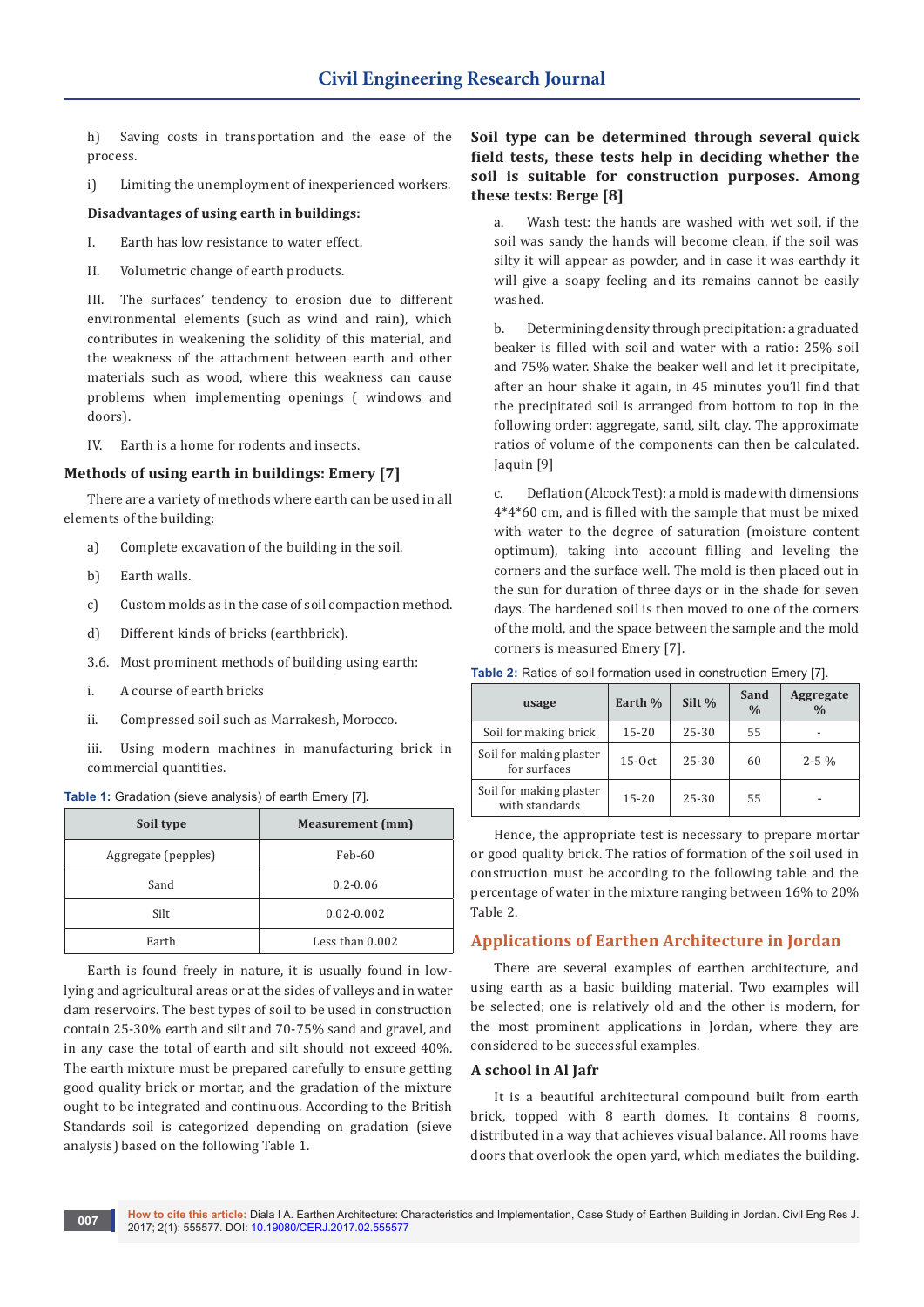The windows are distributed on both the front and side walls of the building. There is a services extension located at the center of the building. The yard is divided by a wall, where each four rooms have its own yard. The western yard contains a well in addition to a water basin. The full length of the building is 25 meters, with a width of 16 meters and height of 6 meters, the dimensions of each room are 4x4 meters. The compound was built in 1959 by the architect Yassin Saleh Swairki, the building has been used primarily as a housing and training center for Al Jafr agricultural project, as a part of the Bedouin Settlement projects in the early sixties. The building was used to manage an agricultural project (afforestation and training) with an area of 45 dunums, divided into units with an area of 5 dunums per unit, each unit attached to a housing block. In 1964, the building was used as a mixed school.

Architecturally, the compound was built from earth including domes, no wood or tree branches has been used. It represents an architectural style that was invented by the civilizations of Mesopotamia and East Mediterranean desert. In Jordan these domes have appeared in the area of the Jordan Valley including North Shuana, Ghor Al Safi in addition to Jarf Al Daraweesh and Al Jafr Zmankom [10].



Figure 1: A school in Al Jafr Zmankom [10].

The Earth dome is suitable for the hot environment, it provides alternate distribution of shadow and light, where a part of the dome is in the shade while the other part is exposed to the sun, and hence, the hot and cold air moves interchangeably, and it is renewed through the openings in an elevated space due to the dome (at the height of 6 meters) Figure 1.

# **Qusayr Al-Jawasreh**



QUSAYR AL-JAWASREH is a community center for the Al-Jawasreh Society led by a group of local ladies, located in South Shounah near the Dead Sea in Jordan. It is a public facility open to the local community, where educational and vocational programs are provided. It has three architectural components: Jordan's traditional stone and earth building, modern reinforced concrete, and earthbag building which draws attention as ecological architecture (Figure 2). These three components are integrated into a "jewelry box" which reminds the people of old feelings and new dreams. Thick stone walls have high insulation efficiency. Reinforced concrete enables creative design of roof and large and bright opening section. Earth-bag building can be made by anybody with the earth, and it is absolutely eco-friendly and strong Watanabe [11] (Figure 3,4).



**Figure 3:** plans and the South elevation for good lighting and ventilation Watanabe [11].



**Figure 4:** Qusayr Al-Jawasreh construction Watanabe [11].



**Figure 5:** Qusayr Al-Jawasreh Watanabe [11].

A passive solar system using solar energy makes a comfortable environment inside the building, cool in summer and warm in winter. A large opening section in the south area keeps whole rooms well-lit throughout the year Watanabe [11]. Based on the secret of Japanese garden, "dray garden style" (karesansui), a mysterious garden is designed in the south area by using modern techniques of environmental engineering. Depressions/Dips in the center carve memories of people who dig the earth to fill the earth-bags. Deciduous trees signify the change of seasons, protect the building from strong sunshine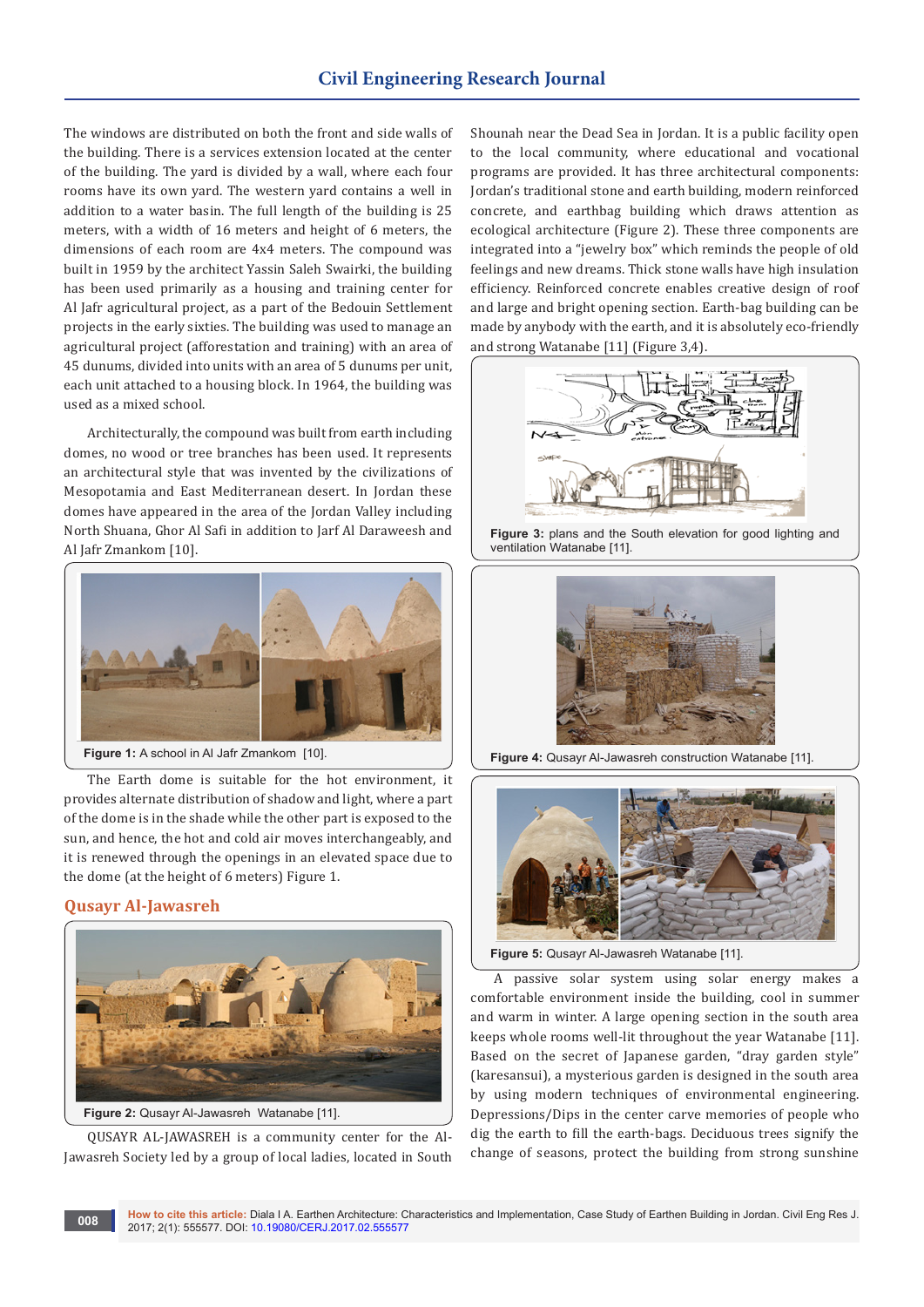in summer, and allow the sun through in winter. Colorful flowers and herbs bloom in pots set in the garden. At QUSAYR AL-JAWASREH you can get traditional hand crafts made by the ladies of Al-Jawasreh village. It is a design of the traditional stone –earth bags building, leading toward the future Figure 5.

# **Feynan Eco-lodge**

Feynan Eco-lodge sits on the lower entrance of the Dana Biosphere Reserve in Wadi Araba. It has an access from the lowest African Ecosystem which makes the ecology of the place even more interesting. Sited in the lower end of the Dana Reserve, the lodge was built in the wadi (bed) where a previous campsite for The Natural Resource Authority once existed in the 1960's. The project was intended to use the exact footprint of the old campsite, so as not to extend the already-interrupted area of intervention.



"I wanted a very humble place where people can retire like a monastery, a place where monks stay. I was highly inspired by the poor and basic Coptic monasteries in Egypt which I once visited." -Ammar Khammash Figure 6.

 The client (i.e. RSCN) asked for a very basic and minimalist building. Their main aim was to spend their resources on training, operating and managing the wildlife in the reserve. So, the building was done in a very strict low-cost policy Khammash [12]. Just like writing the story, the experience should be narrated throughout the project. First, the escape from Amman. Then, after a long ride in nowhere the visitors enter the valley. And then, it boils down to asking the right questions of: what would the visitors eat; how would they spend their time; where would they sleep; what would they smell in the morning; what would they hear? By responding to those questions, the story of that place was created. The creation of the narrative even included the creation of the meal to be served. It had to be a minimal vegetarian meal, and so the Jordanian Mansaf yoghurt pasta was invented. That later helped in determining the requirements and size of the kitchen.

If we are to take the metaphor further, part of a Monk's prayer is living on bread alone. In an attempt to prove how the city spoils the spirit, the rooms were designed to be too minimal, with no televisions, radios or electricity. Batteries die in the first day and somehow the visitor ends up being forced to give up those things and experience the deprivation just like

monks (Figure 7). The light penetrates the courtyard openings which manipulate the natural sun light just like a self-sculpting instrument that plays the moving light across the different hours of the day. The passageway in the interior of the building carries resonances from the old souqs of Damascus and Aleppo. It connects the light masses of the different courtyards together to form a passive cooling system, especially when the wind blows right into the passageway, a wind chimney is created Figure 8.



**Figure 7:** Feynan Eco-lodge Khammash [12].



**Figure 8:** Feynan Eco-lodge Khammash [12].

Just like a typical Jordanian Fellahi peasant house built in the 19th century in which women used to mold the furniture from earth-based plaster, our office adopted the same monolithic approach when designing the interior spaces, rendering a wall into a desk, a bed or a sofa. The architecture of the exterior extends to the interior, creating a vivid coherence between the outside narrative and the inside. The mono-material language of the space, reminiscing a womb or a shell, makes it very relaxing for the escaping visitor. The typical room in Feynan Eco-lodge is made out of nude walls from sand and cement, cotton white



**Figure 9:** Feynan Eco-lodge Khammash [12].

Learning from sandstone geology in arid environments like Petra Mountains, which is made from one kind of stone with no present green cover, light becomes traceable as it moves and becomes the only player on stage. The monolithic spaces push built reality to conceive light as a tangible mass Khammash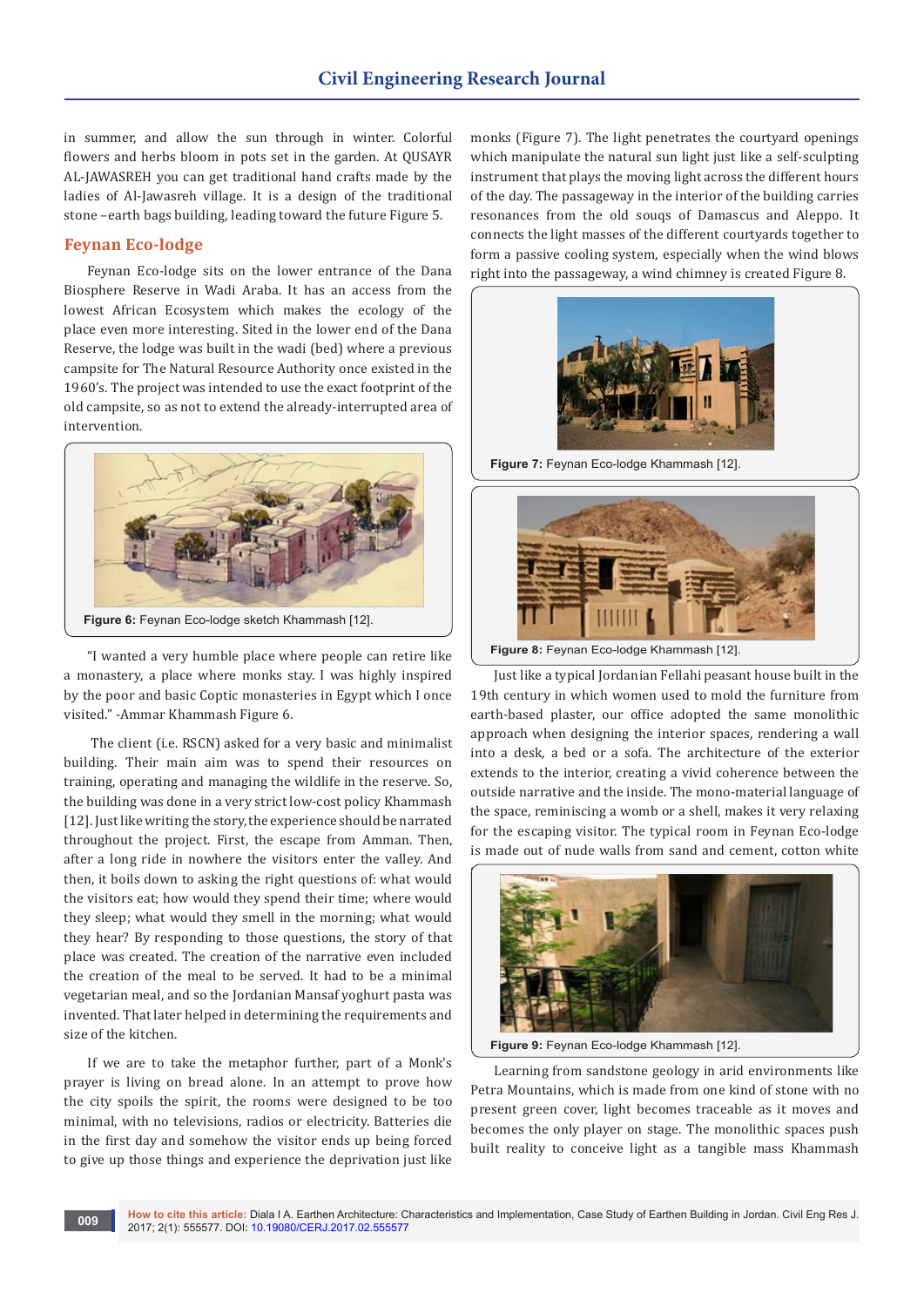[1] (Figure 9). Stone chips were used as sun-breakers in the southern and western elevations; a technique widely used in Asir in Yemen and some parts in Saudi Arabia. In addition to the stone chips sculpting value, they were valuable in forming a climate control tool. In the summer, the stones shade the walls from the vertical sun; as the sun moves, the elevation changes dynamically over the day. During the winter season, the sun is lower and the shade is shallower, thus heat is retained in the walls warming the building's interior (Figure 10).



**Figure 10:** Feynan Eco-lodge Khammash [12].

Just as most of the Jordanian poor families use concrete blocks as the main unit of building, it was used in the construction of Feynan Eco-lodge walls. The architecture of the Jordanian countryside and poor Jordanian families, using this material, is mostly boring but it is solid and does not need maintenance. The worst thing about using such material is the poor insulation, to overcome that in the lodge: a double layer of blocks were used with an air gap in the middle Khammash [12]. Since most of the heat escapes through the roofs, it was the biggest climate control challenge. To overcome heat loss, roofs where made from two layers of Ferro-cement sandwiching straw bales inbetween to ensure low thermal bridging. The very thin inflated organic domes do not follow any particular geometry; they were done spontaneously from 3-4cm of plastered chicken wire. The protruded and bulging domes face the sun from one side, and shade the other side, another climate control strategy used in the project.

## **Conclusion**

The importance of supporting and strengthening earthen architecture due to its capability to fight poverty and protect the environment. Earth does not only represent the land on which we stand, it represents the necessary structure to build our future. Therefore, it can be reasserted the gravity of neglecting this architectural style which is common locally and worldwide, taking into account its content of aesthetic aspects and artistic possibilities capable of succession, interaction and implementation in our communities, especially the rural ones.

Earth (basically soil) managed to survive long enough, and to endure hardships, due to its construction durability and balance, and the cohesion of its architectural and construction design, which reflects an advanced knowledge and professional level of the architect and the worker. The plains of Mesopotamia as well as the countries surrounding Jordan are filled with historical experience connected to this type of architecture. Thus, the continued use of earth as a basic building material in the region, is but a proof of its continued validity for today's architecture, especially in rural areas, with its different functional forms, since it takes into account the natural and social circumstances, and preserves the residents' cultural specificity, and it achieves material and spiritual communication with the past, it gives a distinguished character on the architectural form that is characterized by originality and uniqueness.

The possibilities of improving the specifications of soil-earth as a building material are promising, and have been proved worldwide and its ability to improve the structural performance have been confirmed, whether by increasing its resistance of by providing ways of protection and insulation, which ensure its durability and continuance. Furthermore, improving the idea of urban design of residential earth compounds in a way that assists in creating an urban environment that is large and cooperative, on one hand it multiply the process of protection and insulation within harsh climatic conditions, and on the other hand it establishes independent social relationships.

## **References**

- 1. Fathi H (1996) the architecture and the environment, a series of writings, Dar Almaaref, Cairo-Egypt.
- 2. Kottayam K (2013) Earthen Architecture Sruthi G S Department of Applied Mechanics and Hydraulics, National Institute of Technology Karnataka, Karnataka, India. Conference on Energy and Environment- (ICEE 2013) On 12th to 14th December Organized by Department of Civil Engineering and Mechanical Engineering of Rajiv Gandhi Institute of Technology, India.
- 3. Kassel (2006) Gernot Minke Gernot Minke Building with Earth Design and Technology of a Sustainable Architecture Birkhäuser Publishers, Berlin / Germany.
- 4. Jerome, München P, Saur KG (2005) Earthen Architecture: Yemeni Mudbrick at risk. Heritage at risk 2004/2005: ICOMOS world report on monuments and sites in danger eng, p. 263-264.
- 5. Azab, Salem T (2002) Earth brick building experiences. first-Engineering Conference Klahalengh-University of Aden, Aden, Yemen.
- 6. [Satprem M \(2005\) Earthen architecture for sustainable habitat](http://www.ada.gov.sa/idc/groups/public/documents/AR_ADA_Researches/004568.pdf)  [and compressed stabilised earth block technology–india Heritage](http://www.ada.gov.sa/idc/groups/public/documents/AR_ADA_Researches/004568.pdf)  [Preservation Program-Lecture earthen architecture and construction](http://www.ada.gov.sa/idc/groups/public/documents/AR_ADA_Researches/004568.pdf)  [techniques with soil compressed](http://www.ada.gov.sa/idc/groups/public/documents/AR_ADA_Researches/004568.pdf)
- 7. Emery, Virgignia L (2011) Earth-Brick Architecture. In: Willeke W (Edn.), UCLA Encyclupedia of Egptology, Los Angeles, USA.
- 8. Berge B (2009) The ecology of building materials (2<sup>nd</sup> Edn.), Architectural Press, Elsevier Science, Amsterdam, Netherlands.
- 9. Jaquin PA (2008) Analysis of historic rammed earth construction. PhD thesis. Durham University, UK.
- 10. Zmankom (2011) The oldest school built of clay domes topped 8 earth in Jafr.
- 11. [Watanabe K \(2016\) Community Center for Al-Jawasreh Village.](http://www.earthbagbuilding.com/projects/jordan.htm)
- 12. [Khammash A \(2002\) Feynan Eco-lodge, Dana Biosphere Reserve,](file:///D:/sandhya/new/pdf/pending/CERJ.MS.ID.555628/CERJ-RA-17-571/1.%09http:/www.khammash.com/projects/feynan-eco-lodge?field_gallery_type_tid=6)  [Jordan.](file:///D:/sandhya/new/pdf/pending/CERJ.MS.ID.555628/CERJ-RA-17-571/1.%09http:/www.khammash.com/projects/feynan-eco-lodge?field_gallery_type_tid=6)